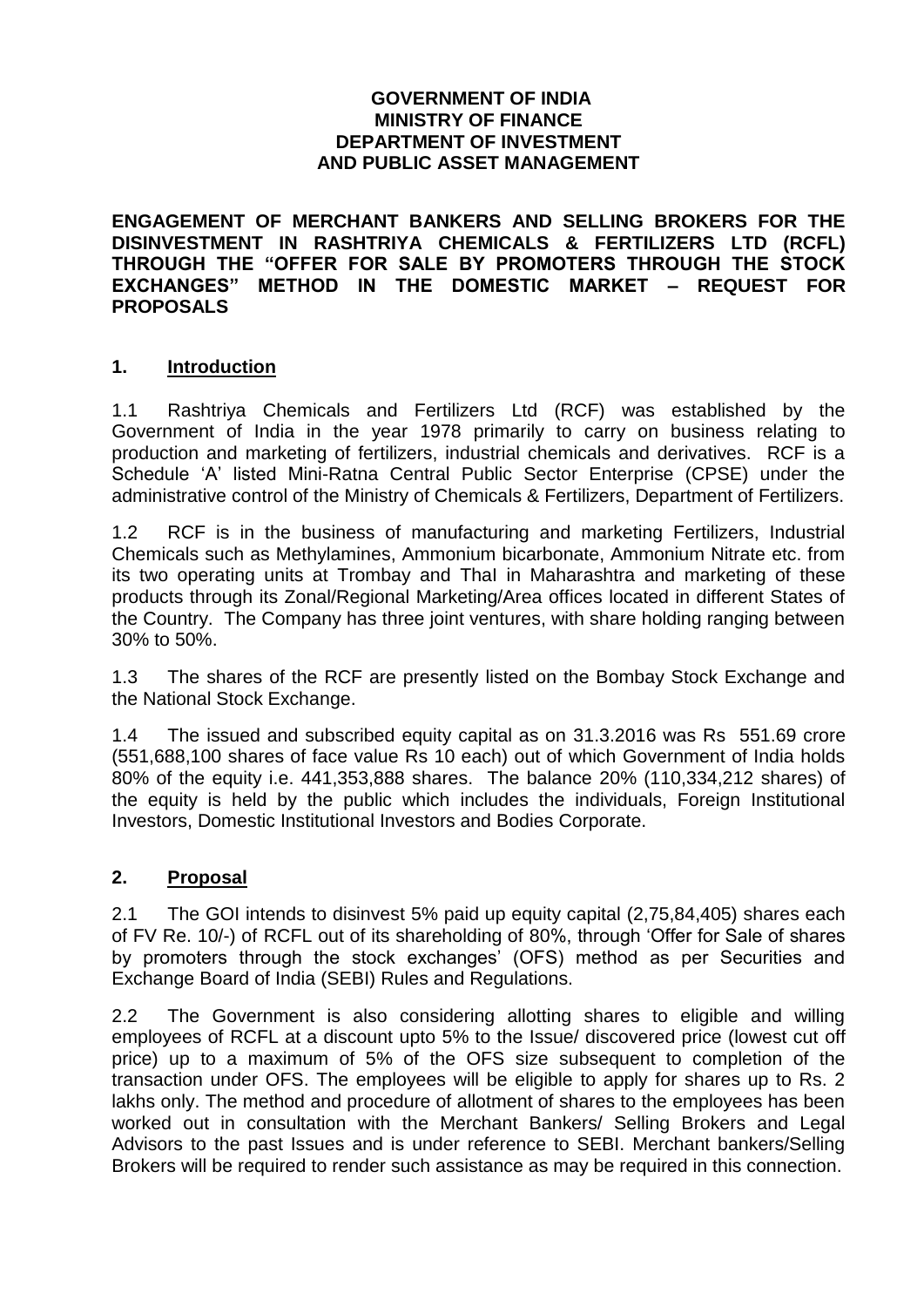2.3 Proposals under the guidelines at para 5 hereunder are invited from reputed Category I Merchant Bankers registered as such with SEBI and **having valid license as stock broker** in their name or in the name of their associate; either singly or as a consortium; with experience and expertise in public offerings in the capital market; to act as Merchant Banker and to assist & advise the Government in the process. The broking license is required to be valid till the completion of all activities relating to the OFS. Additionally, the Merchant Banker(s) or their associates would be required to act as 'Selling Broker' for the proposed OFS.

# **3. Responsibilities of the "Merchant Banker"**

3.1 The Merchant Banker will be required, *inter alia*, to undertake tasks related to all aspects of the OFS, including but not restricted to, as mentioned below:

- (i) Advise the GOI on the timing and the modalities of the "OFS".
- (ii) Structure the "OFS" in conformity with the prevailing framework and Regulations/ Guidelines of SEBI, the Stock Exchanges and Securities Contracts (Regulation) Act, 1956; Securities Contracts (Regulation) Rules, 1957; and Companies Act, 1956, etc.
- (iii) Prepare the notice to be filed with the Stock Exchange(s) and complete all stipulated requirements & formalities of regulatory/ statutory authorities.
- (iv) Filing of the notice with the Stock Exchange(s).
- (v) Advise on the regulatory norms and assist in securing approval and exemptions, wherever necessary, from regulatory agencies such as SEBI, Stock Exchanges, RBI, etc., if required.
- (vi) Ensure best return to the Government.
- (vii) Conduct market survey, domestic and international road shows to generate interest amongst prospective investors. Arrange meetings with the key investors, facilitate communication about the growth potential of the Company and articulate the key marketing themes and positioning of the Company. All expenses in this regard will be borne by the Merchant Banker(s) except the tour expenses of Government and company officials.
- (viii) Undertake market research, assist in the pricing of the Issue, allocation of shares and provide after sale support, etc.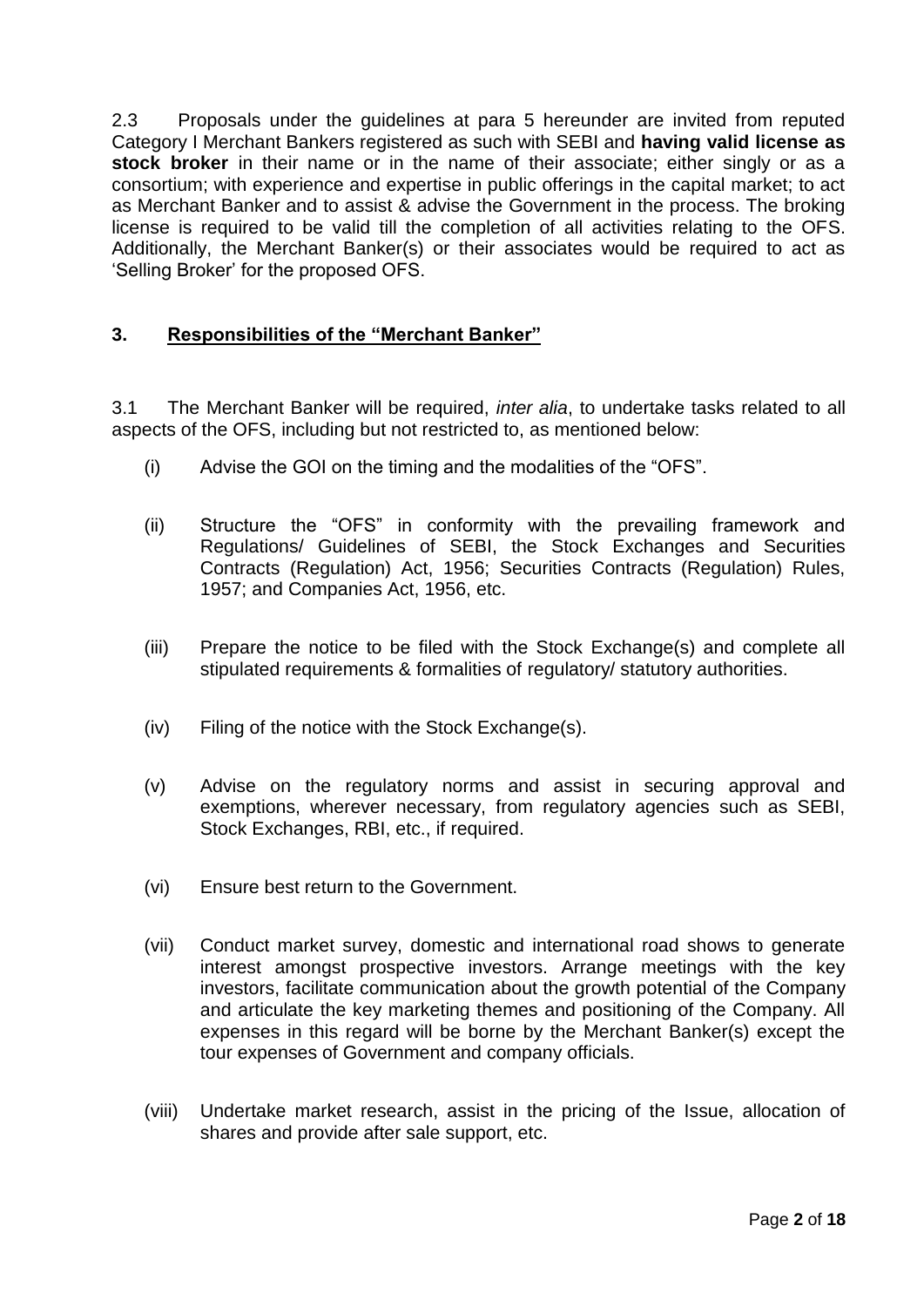- (ix) Perform all other responsibilities connected with the "OFS".
- (x) Assist in selection of intermediaries, if any, to be appointed by Government and coordinate the work of all intermediaries.
- (xi) Prepare and approve the statutory advertisements for publication. The cost of the preparation will be borne by the Merchant Banker(s) and the cost of publication will be borne by the Government.
- (xii) The appointed Merchant Banker(s) will also make the following payments:
	- i. NSE/BSE charges for use of software for the OFS;
	- ii. NSE/BSE transaction charges;
	- iii. SEBI fee.
- (xiii) Shall enter into the requisite agreements.
- (xiv) Ensure completion of all post issue related activities as laid down in the SEBI Regulations, and NSE and/or BSE rules.
- (xv) Rendering such other assistance as may be required in connection with the OFS.
- (xvi) To act as Seller Broker(s).
- (xvii) Transfer of shares on offer to the designated stock exchange or the clearing corporation.
- (xviii) Transfer of funds and/ or the unsold shares to Government account on completion of the transaction.
- (xix) After completion of the OFS transaction render such assistance as may be required in connection with allotment of shares to employees.

## **4 Accountability**

In order to ensure best returns to the Government the selected bankers will be required to comply with the following conditions emerging from the responsibilities listed in clause 3 above:

4.1 Within 7 (seven days) from the date of issue of the appointment letter each of the selected bankers will submit to the concerned DoD officer:-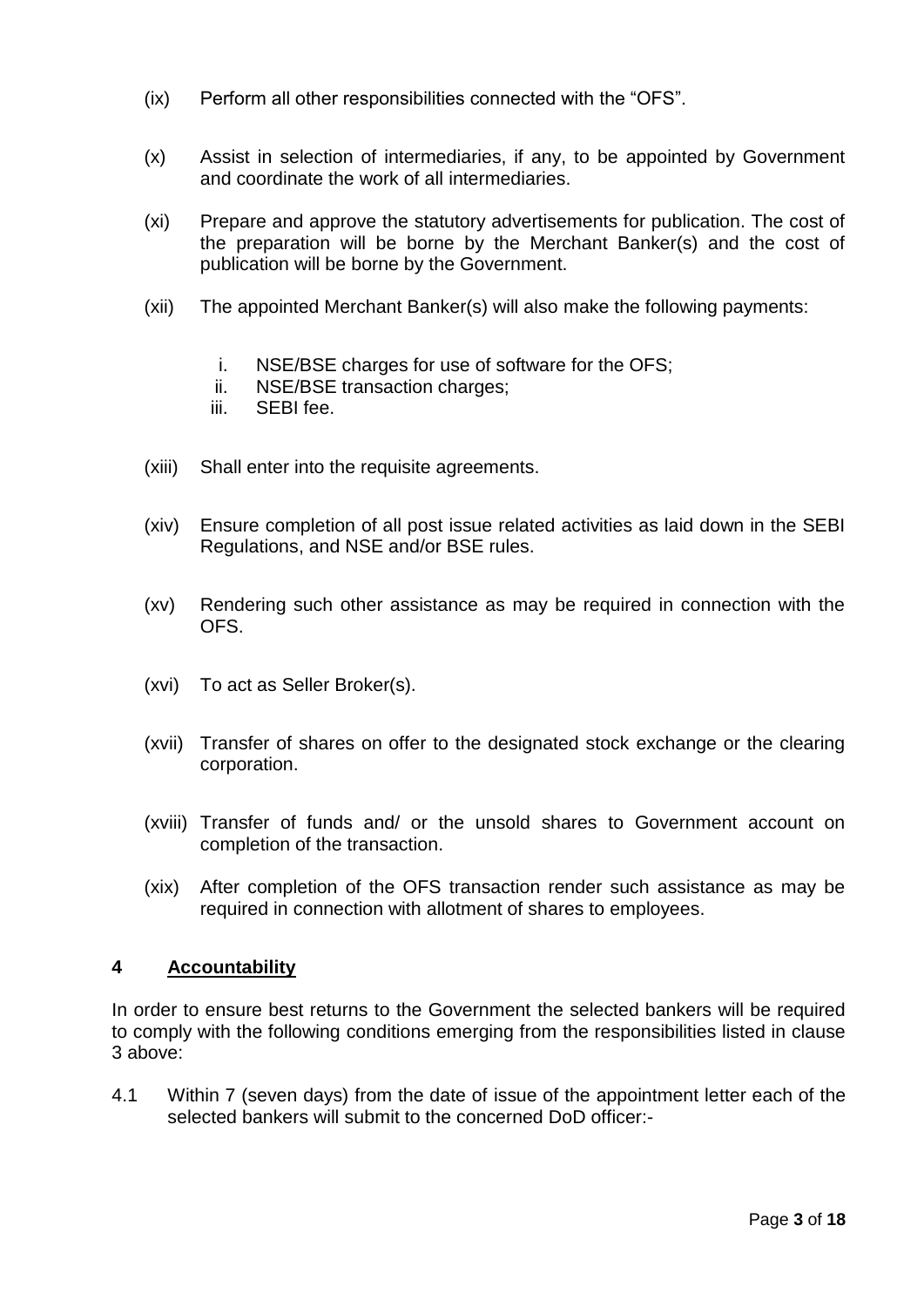- a) separate list of investors of both domestic and international investors, (indicating name and address) to be approached by each of the selected bankers respectively for the OFS;
- b) details of inter-se allocation of responsibilities ("Inter-Se") in relation to the OFS, amongst the merchant bankers and/ or their affiliates. The Inter-Se submitted by the selected bankers shall be evaluated by DoD and they may be required to make certain alterations and resubmit the Inter-Se. The Revised Inter-Se should be submitted to DoD within 2 days of finalization of the revisions in the Inter-Se with DoD. The revised Inter-Se, upon formal acceptance by DoD, shall become final and binding Inter-Se of Action which the merchant banker would be required to implement;
- c) a detailed strategy for reaching out to the retail investors so as to create awareness about retail participation in the OFS.
- d) a "Plan of Action" on each responsibility and tasks to be undertaken by the selected bankers as a merchant banker in connection with the captioned OFS including but not limited to all the tasks as specified hereunder. The Plan of Action submitted by the selected bankers shall be evaluated by DoD and they may be required to make certain alterations and resubmit the Plan. The Revised Plan of Action should be submitted to DoD within 2 days of finalization of the revisions in the Plan of Action with DoD. The revised Plan of Action, upon formal acceptance by DoD, shall become final and binding Plan of Action which the merchant banker would be required to implement.

4.2 The selected bankers will be required to provide regular updates as decided by DOD, regarding the progress made on the final Plan of Action (as referred above) and the tasks undertaken (including follow-ups done) etc during the preceding period and the course of action for the period after the day this update is being given.

4.3 The selected bankers will be required to submit post the domestic and international investor meetings book building of the investors with likely volume and likely price based on latest interaction and response of the fund managers.

4.4 The selected bankers will be required to advise DoD on the proper and optimum timing and best floor price for the OFS (apart from other tasks in relation to OFS). Further, any decisions of the DoD, GOI or the working group regarding the captioned OFS (including pricing and timing) shall be kept confidential by the selected bankers and during the course of the OFS they shall not opine to anyone else (including proposed investors) on the correctness of any decisions of DoD or GOI on the captioned OFS (including specifically with regard to pricing or timing).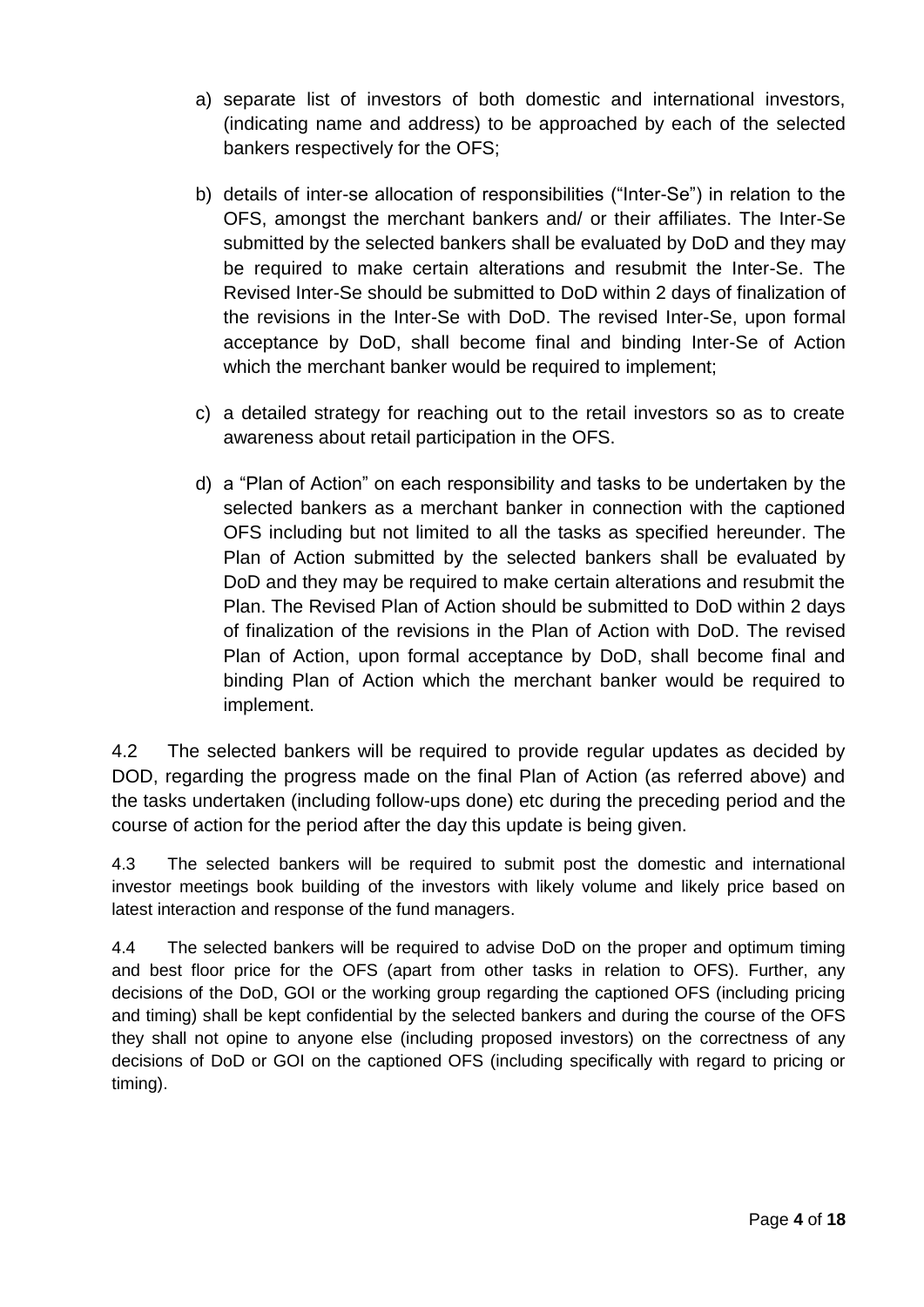4.5 The selected bankers will be required to ensure media management and PR so as to generate adequate publicity for the OFS within the realms as permitted by Securities and Exchange Board of India.

4.6 Further, after the closure of OFS, within 10 days of the T day (T day being the OFS trading date), the selected bankers will be required to submit a self appraisal on the Final Plan of Action that DoD had accepted. DoD shall also evaluate the bankers performance based on the Final Plan of Action and self appraisal sent by the selected bankers, which shall be taken into consideration by DoD for future assignments

4.7 The Government will select and appoint **upto 02 (two) Merchant Banker(s)** with requisite experience in Public Offerings, who together will form a team and would be called Book Running Lead Manager(s).

## **5. Eligibility**

5.1 Bidders should have handled and completed at least one domestic equity issue (Initial Public Offering or Further Public Offering or OFS) of the size of **200 crores or more** during the period **from 1.4.2013 to 31.3.2016**. For this purpose, the completed IPO/ FPO/OFS as up to the last completed quarter will be taken into consideration.

5.2 The Government has prescribed guidelines for qualifications for Merchant Bankers for disinvestment process, enclosed at **Annexure-I**. The interested bidders fulfilling eligibility criteria mentioned in paragraph 5.1 above are advised to go through the guidelines and if eligible, furnish the following certificate as a part of the Proposal:

"We certify that there has been no conviction by a Court of Law or indictment/adverse order by a regulatory authority for a grave offence against us or any of our sister concern(s). It is further certified that there is no investigation pending against us or our sister concern(s) or the CEO, Directors/Managers/ Employees of our concern or of our sister concern(s). It is certified that no conflict of interest as defined in O.M. No.  $5/3/2011$ -Policy dated  $8<sup>th</sup>$  June, 2011 exists as on date and if in future such a conflict of interest arises, we will intimate the same to the Government of India/ Company.

Further, we certify that as on the date we are not advising or acting on behalf of or associated with any other person or entity (including any company, partnership, proprietary concern or individual or an HUF or association of persons or body of individuals) which is engaged in the same line of business as that of the Company (being disinvested), in respect of any transaction of same nature as the transaction for which the Government and/or the Company (being disinvested) is proposing to select the Merchant Banker(s), except for the list of the mandates, duly signed by us, in the same line of business and for the same type of transaction, as enclosed.

Further, we certify and undertake that for a period commencing from the date of our appointment (if so appointed) as the Merchant Banker(s) till the completion of

 the transaction, we shall keep the Government/CPSE informed of any mandate/contracts entered into, to advise or act on behalf of or associate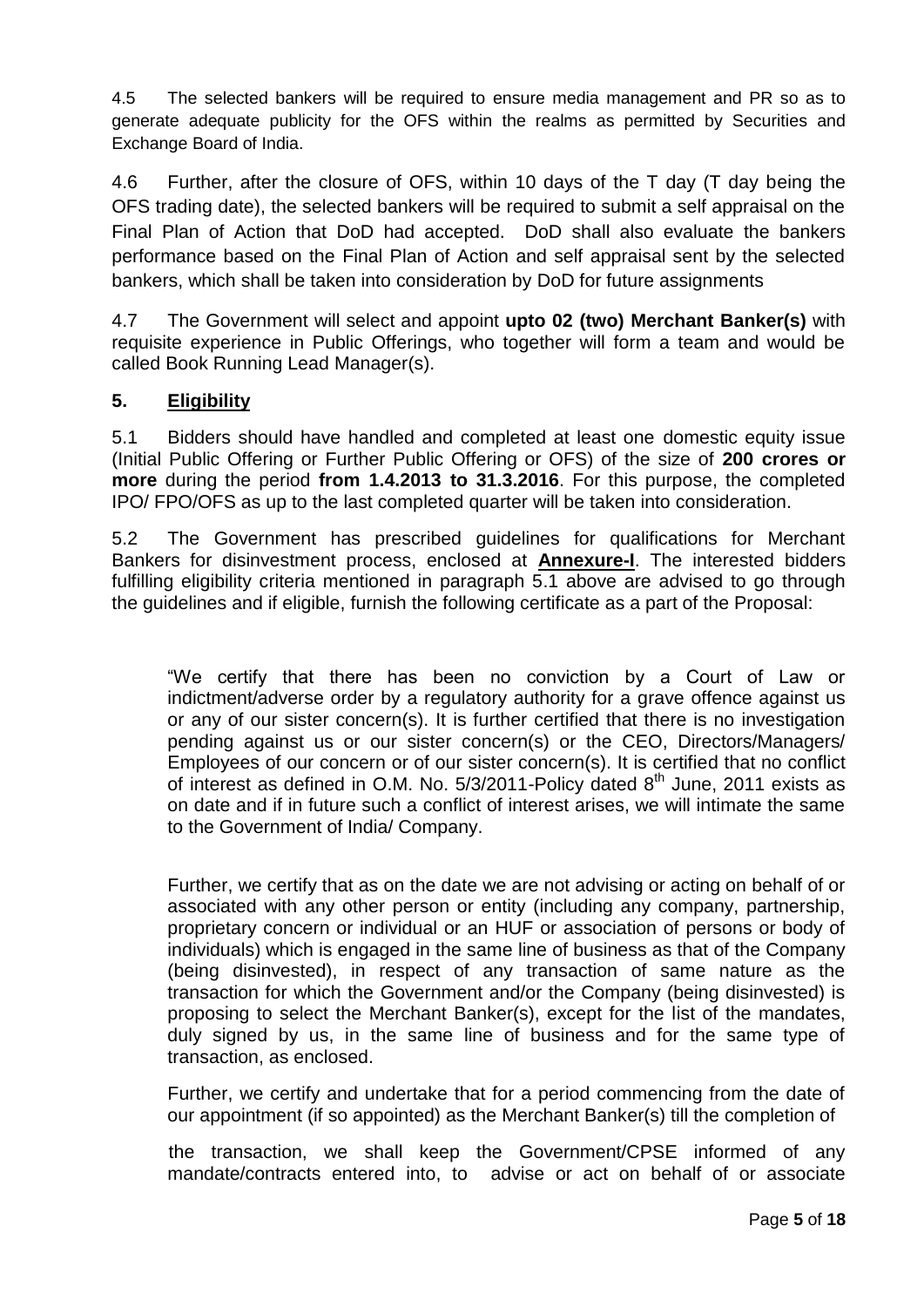ourselves with, any other person or entity (including any company, partnership, proprietary concern or individual or an HUF or association of persons or body of individuals) which is engaged in the same line of business as that of the Company being disinvested , in respect of any transaction of same nature as the transaction in respect of which we have been appointed as the Merchant Banker(s)."

*Note: The certificate should be signed by the authorized signatory of the Bidder. The content of the certificate must not be changed. Clarification, if any, may be provided separately.*

## **6. Submission of Proposal:**

- 6.1 Proposals are required to be submitted as per the following directions:
	- (i) **Envelope 1 (unsealed)** containing the following:
		- (a) Non-refundable **fee of Rs 01 lakh (one lakh)** by way of a demand draft drawn in favour of 'Pay and Accounts Officer, Ministry of Finance, DIPAM, New Delhi' payable at Delhi (Enclosure-1);
		- (b) Certificate, duly signed by the authorized signatory of the bidder as per paragraph 5.2 (Enclosure-2);
		- (c) Certificate in format at **Annexure-II** (Enclosure-3);
		- (d) Authority letter authorizing the person of the bidder to sign the proposal and other documents (Enclosure-4);
		- (e) Copy of the valid certificate of Category I Merchant Banker issued by SEBI (Enclosure-5);
		- (f) Copy of valid broking license issued by SEBI (Enclosure-6); and
		- (g) Willingness of the broker to act as a selling broker for the OFS transaction (Enclosure-7).
	- (ii) **Envelope 2 (Sealed)** containing the technical bid as per format in paragraph 6.4, to be opened in the presence of the bidders on **18th May, 2016 at 1500 hrs.** in the Committee Room of the DIPAM (Room No. 515, 5<sup>th</sup> Floor, Block 14, CGO Complex, Lodhi Road, New Delhi- 110003). The bidders are also required to send technical bid through soft copy to DIPAM after the opening of the bids.
	- (iii) **Envelope 3 (Sealed)** containing the Financial Bid, to be opened only after the presentations and of only those parties who qualify in the technical bid. The bids will be opened in the presence of the bidders (who are technically qualified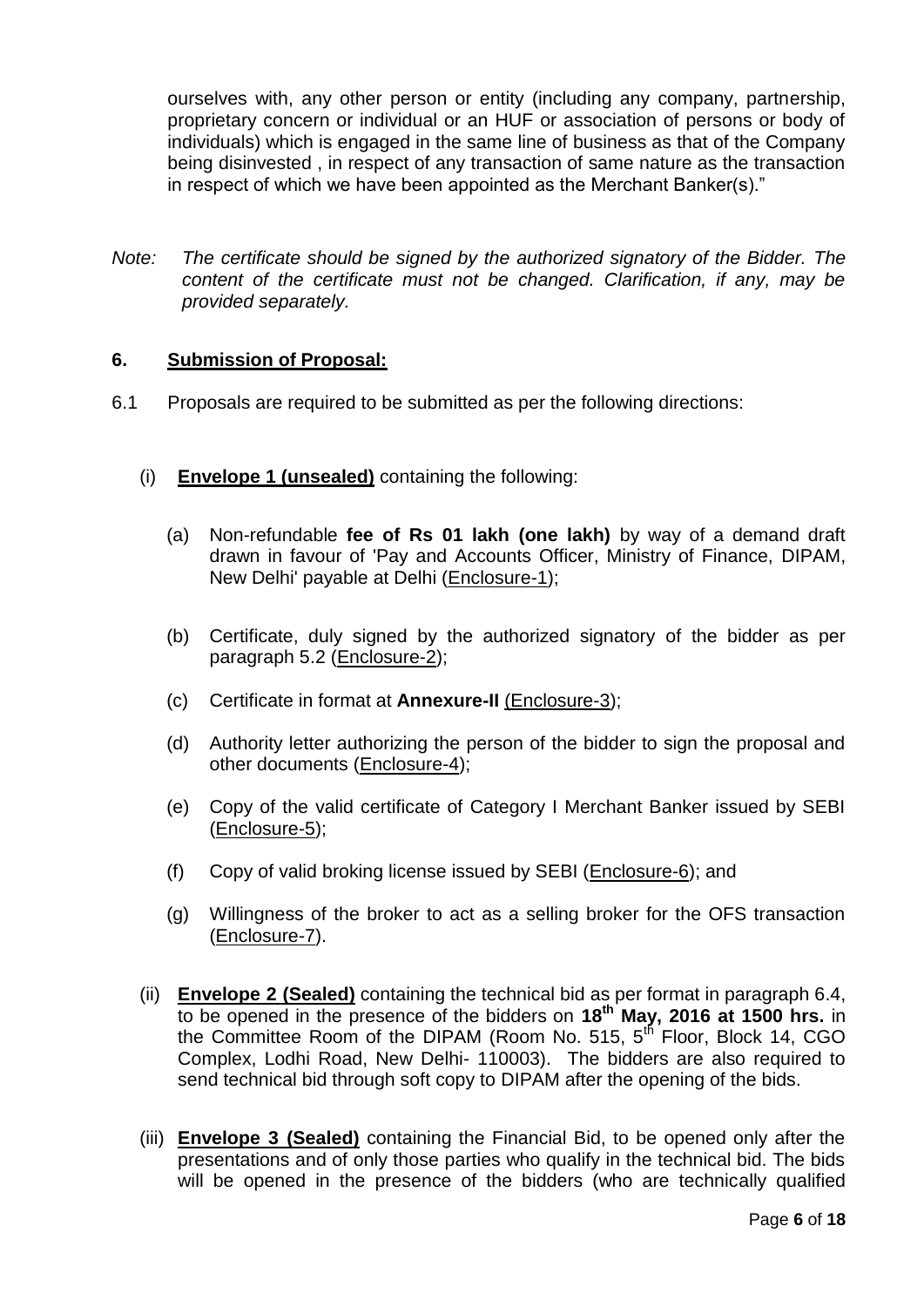based on presentations) immediately after the presentations. Bids with conditionality will be summarily rejected.

6.2 The proposal (all three envelopes) can be submitted latest by **1500 hrs. on 18th** May, 2016 to Shri Aseem K. Jha, Under Secretary, DIPAM, Room No. 209, 2<sup>nd</sup> Floor, Block No. 11, CGO Complex, Lodhi Road, New Delhi- 110003, in hard copies in original, duly signed by the authorized officer of the Merchant Banker. No proposal will be entertained after the appointed time and date. The Government will not be responsible for any postal/ courier delay. The proposals received after the appointed time and date will be rejected.

6.3 The Government reserves the sole right to accept or reject any or all Proposals thus received without assigning any reasons thereof.

## **6.4. Proposal Format:**

The Proposals are to be submitted in detail as indicated in the following Sections. The weightage for evaluation of the Merchant Banker in respect of each criterion has been indicated against each Section.

## **Section (A): Experience and Capabilities in handling transactions as Merchant Banker(s)/ Global Coordinators from 1st April 2013 to 31st March, 2016**

## (**Weightage for evaluation: 15/100)**

(i) Profile of the organization with full particulars of the constitution, ownership and business activities of the prospective Merchant Banker(s) (Bidder).

In case of consortium bids, the particulars of the coordinating firm having the principal responsibility for the mandate (Consortium Leader) as well as those of other partners may be furnished along with letters of acceptance from each partner. The responsibility of the consortium bidders shall be 'joint' and 'several'.

- *Note: 1. Consortium will be treated as one party and in case of selection, only consortium leader's name will appear in the documents like the Notice to the Stock Exchanges.*
	- *2. The partners of one consortium are precluded from participating in the bid, as a partner to another consortium.*
- (ii) Unabridged Annual Reports or audited financial accounts for the last three years of the firm submitting the Proposal and of each consortium partner, if applicable.
- (iii) Details of all pending litigation and contingent liabilities, if any should be indicated. Details of past conviction and pending litigation against sponsors/ partners, Directors, etc., if any, and areas of possible conflicts of interest may also be indicated.

*Note: In case of consortia, similar details of each proposed partner will be required.*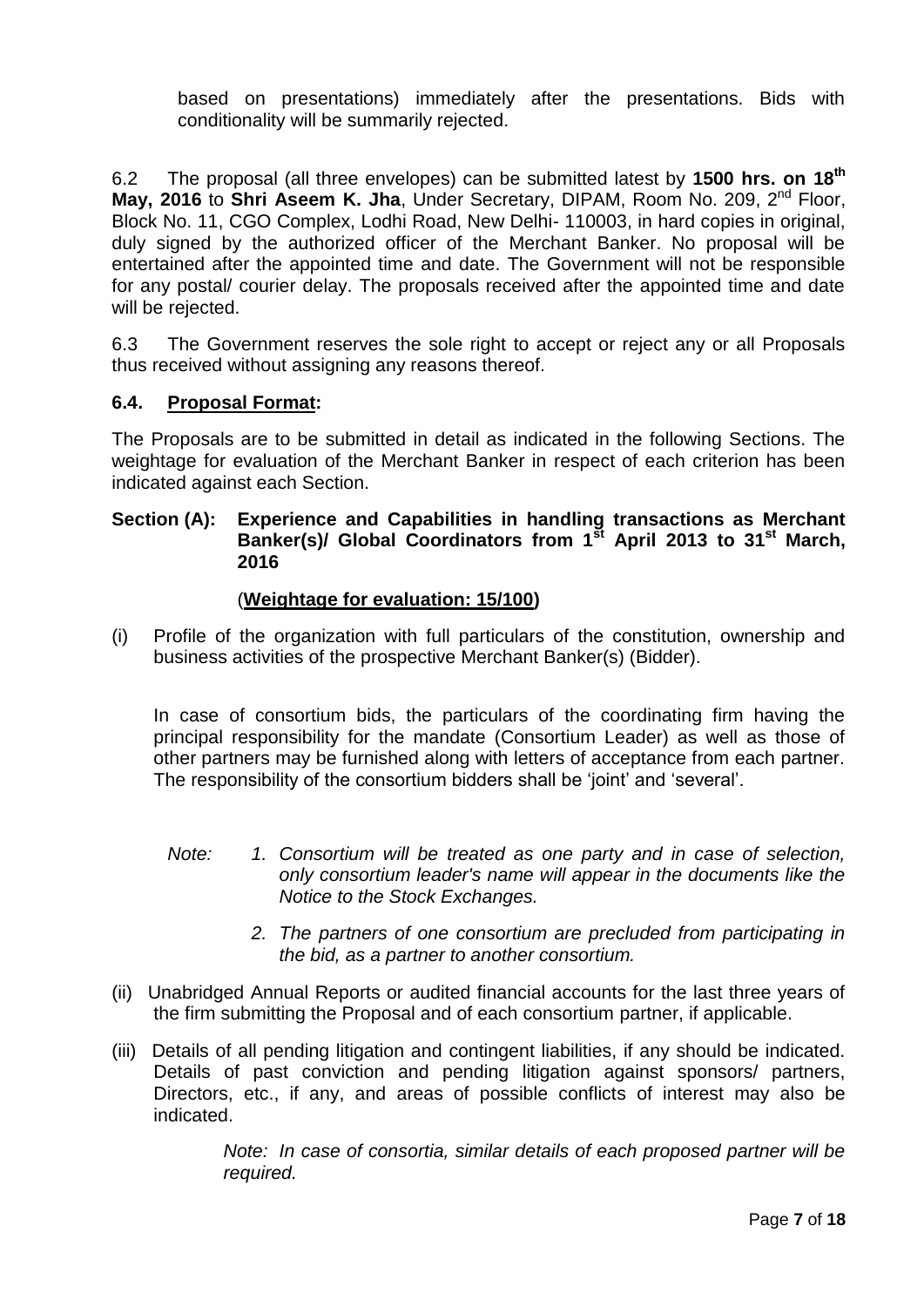- (iv) Details of Domestic and International Equity Offerings managed as Book Running Lead Managers, in respect of issue size of **Rs. 200 crore** or more, to be furnished in the format given in **Annexure-III.**
- (v) Equity sales and distribution capacity with demonstrable capability of selling Indian Issues in particular, Asian equity and global equity; along with distribution network and broking capability may be furnished.

## **Section (B): Past Performance with DIPAM (In offer for sale or fresh issue in conjunction with offer for sale by way of IPO/FPO/OFS with effect from April, 2013)**

### **(Weightage for evaluation: 10/100)**

- (i) The Merchant Bankers would be evaluated on the number of applications and the Issue amount procured by them for various Issues in which the DIPAM also divested GOI shareholding.
- (ii) The quality of deal team and its ability to handle the issues that had arisen during the transactions.
- (iii) Understanding of the regulatory framework by the deal team and the time frame and quality of response to the queries of DoD/ Company.
- *Note: The Merchant Bankers who have not worked on any assignment in the past with the DIPAM would be evaluated on all parameters except Section B above and would be awarded marks out of 90 instead of 100 and then proportionately*  increased to a scale of 100 so that they are neither at an advantage nor at a *disadvantage.*

## **Section (C): Sector Expertise, Experience and Understanding of RCFL**

### **(Weightage for evaluation: 20/100)**

- (i) Indicate work done in the areas of fertilizer sector, including RCFL- like studies or research undertaken.
- (ii) Exhibit strength/ expertise in the areas of fertilizer sector, including RCFL, if any.
- (iii) The Public Offerings handled during the period from 1.4.2013 to 31<sup>st</sup> March, 2016 in the areas of fertilizer sectors, including RCFL.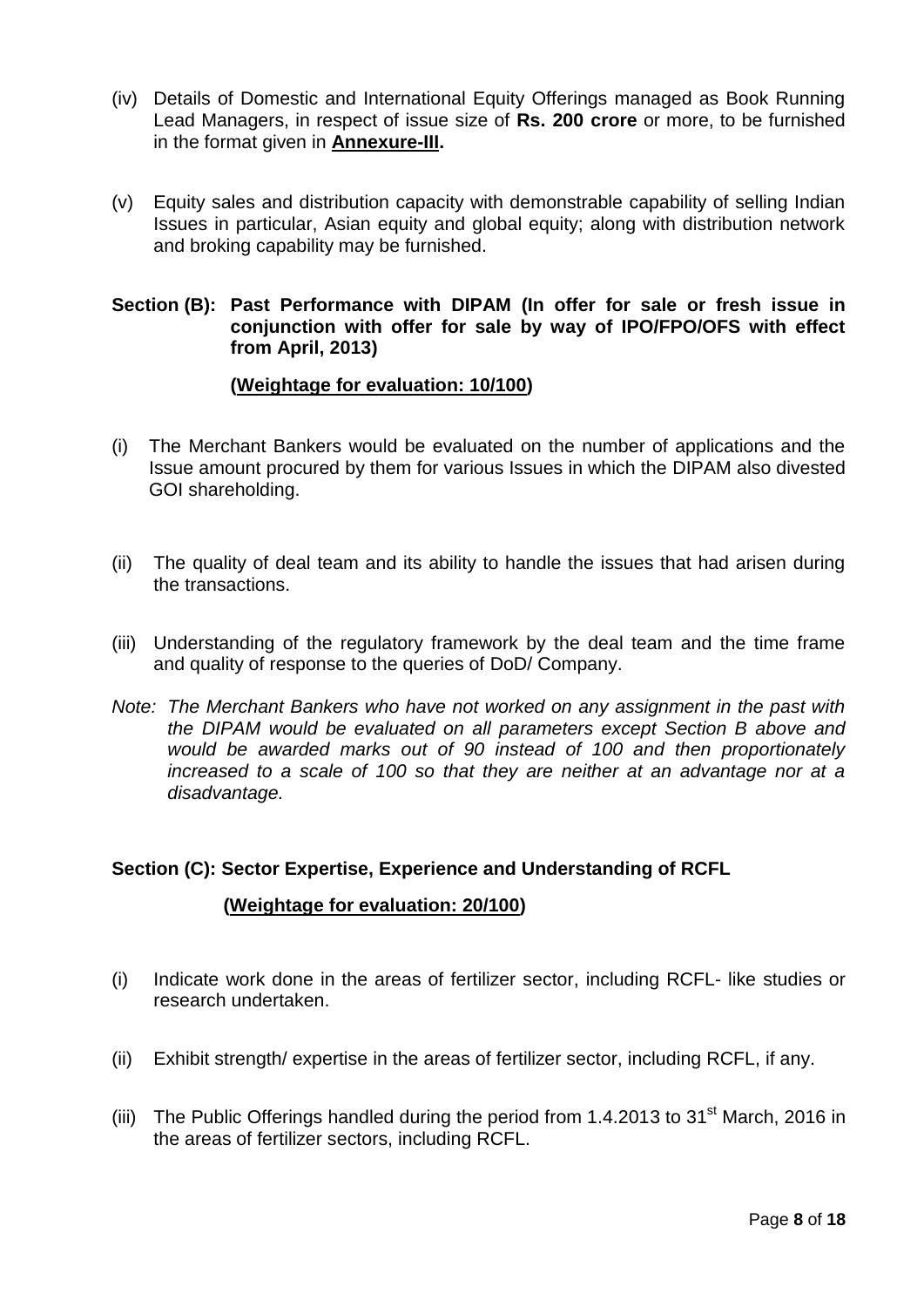- (iv) Research Reports done on the companies operating in areas of fertilizer sectors, including RCFL.
- (v) SWOT analysis of RCFL.

### **Section (D): Deal Team Qualification and Manpower Commitment to the Deal**

### **(Weightage for evaluation: 10/100)**

Details of the core team that will be handling the proposed issue, their status in the organization, their background, qualification, experience and present addresses, telephone numbers– office, residence, mobile, email, etc. – hands-on experience should be furnished. Separately, similar details in respect of the supervisory team may be indicated.

Details of other professionals who would provide back-up support may also be indicated separately.

An undertaking is also to be given that if during the process, any of the core team members is not available due to resignation, etc., another person of similar qualification and experience would be made available with concurrence of the Government.

### **Section (E): Marketing strategy and Post Issue Market Support**

#### **(Weightage for evaluation: 15/100)**

- (i) Strategy for marketing and identification of target investor groups.
- (ii) Proposed Road Show venues and reasons for suggesting the same and the level of Merchant Banker representation, who will travel on the domestic and international road shows.
- (iii) Demand analysis and aspects influencing demand.
- (iv) Commitment(s), which may act either as a constraint, or as a conflicting interest, to your involvement in the proposed OFS.
- (v) Details of the valuation methodology to be followed in determining the price of the "OFS".
- (vi) Indicate realistic time schedule for launching the proposed "OFS" with break-up of all activities to be undertaken by various agencies involved in the process.

### **Section (F): Local presence and commitment to India and strength in drawing Retail Investor participation**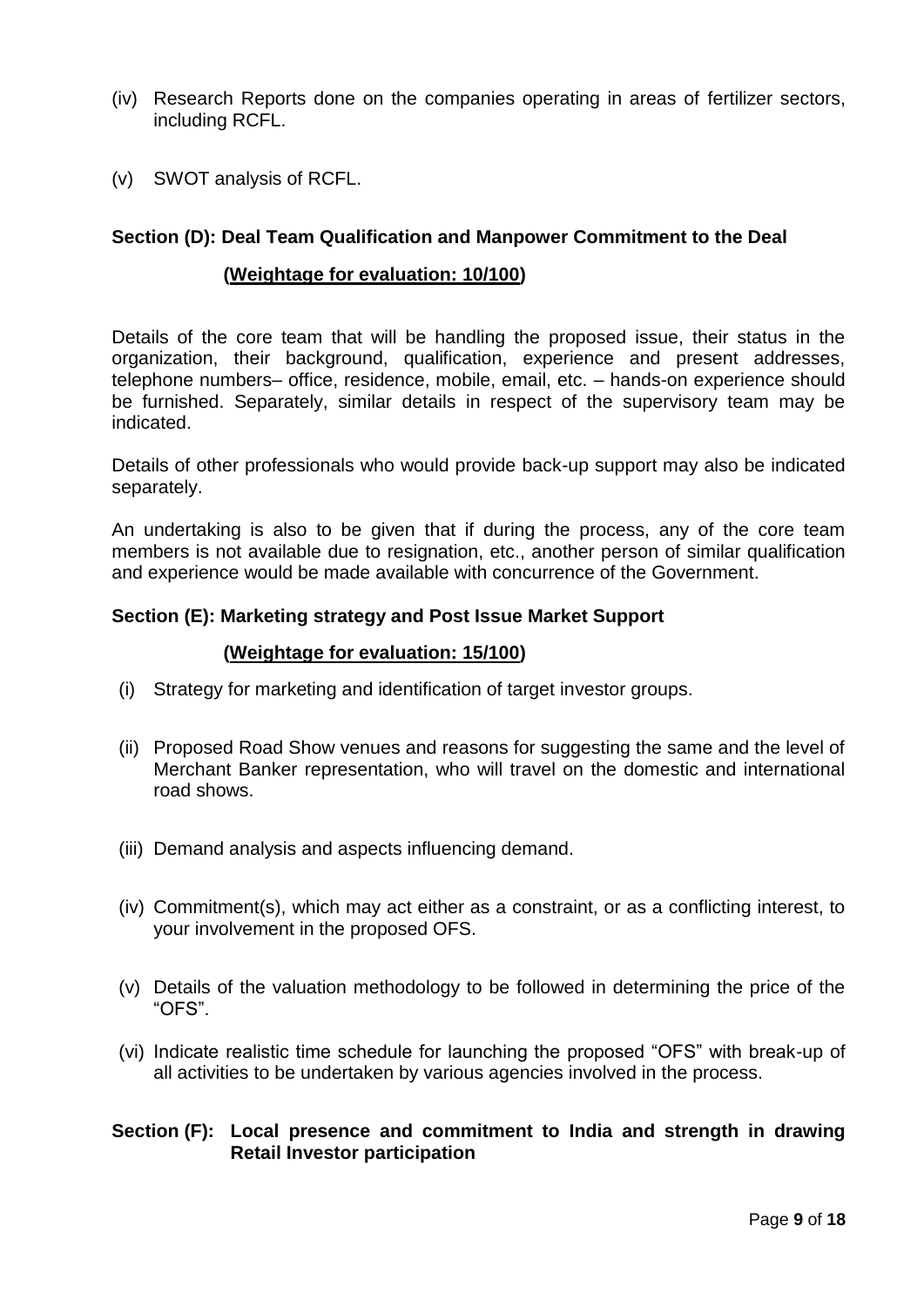# **(Weightage for evaluation: 15/100)**

A brief note evidencing the Bidders presence in India in both qualitative and quantifiable terms with specific reference to research teams and details of available infrastructure may be furnished. The details shall include manpower deployed in the investment banking (equity segment), offices in India and other relevant information. The distribution network strength to elicit maximum retail participation should be indicated.

## **Section (G): Global Presence and Distribution Capabilities**

## **(Weightage for evaluation: 10/100)**

- (i) Indicate global network and distribution strength.
- (ii) The funds mobilized from international investors for Equity Public Offerings in India during the period from 1<sup>st</sup> April 2013 to 31<sup>st</sup> March, 2016.
- (iii) The understanding and relationship with international institutional investors.

## **Section (H): Research Capability (Weightage for evaluation: 5/100)**

Research strength in the country, sector, region and world, based on rating as established by independent global surveys- Details should be given relating to research capabilities, experience and background of the research team.

6.5 The complete information sought above with any additional information considered necessary by the Bidder as a part of the Proposal, should be sent (maximum of 10 pages in font size 12) to the officer mentioned in para 6.2.

# **7. Procedure for Selection of the Merchant Banker(s)**

7.1 Qualified interested Bidders would be required to make a presentation of their credentials, in the format prescribed in paragraph 6.4 above, for the proposed transaction, before an Inter-Ministerial Group (IMG) at New Delhi in the Committee Room of DIPAM, Room No.515, 5<sup>th</sup> Floor, Block No.14, C.G.O. Complex, Lodhi Road, New Delhi- 110003. The time of the presentation will be posted on the website of DIPAM [\(www.divest.nic.in\)](http://www.divest.nic.in/) in due course. Only the Team Leader of the Core Team shall make the presentation.

7.2 The IMG would evaluate the Bidders on the criteria mentioned in paragraph 6.4 above based on their presentation and Proposals received and shortlist them for the purpose of opening of their Financial Bids. Only the parties scoring pre-determined marks/ score out of 100, which will be announced before presentation, will be technically short-listed.

7.3 After the short-listing of Bidders based on their presentations, the IMG would open the Financial Bids of only the short-listed Bidders. The short-listed bidders, if they so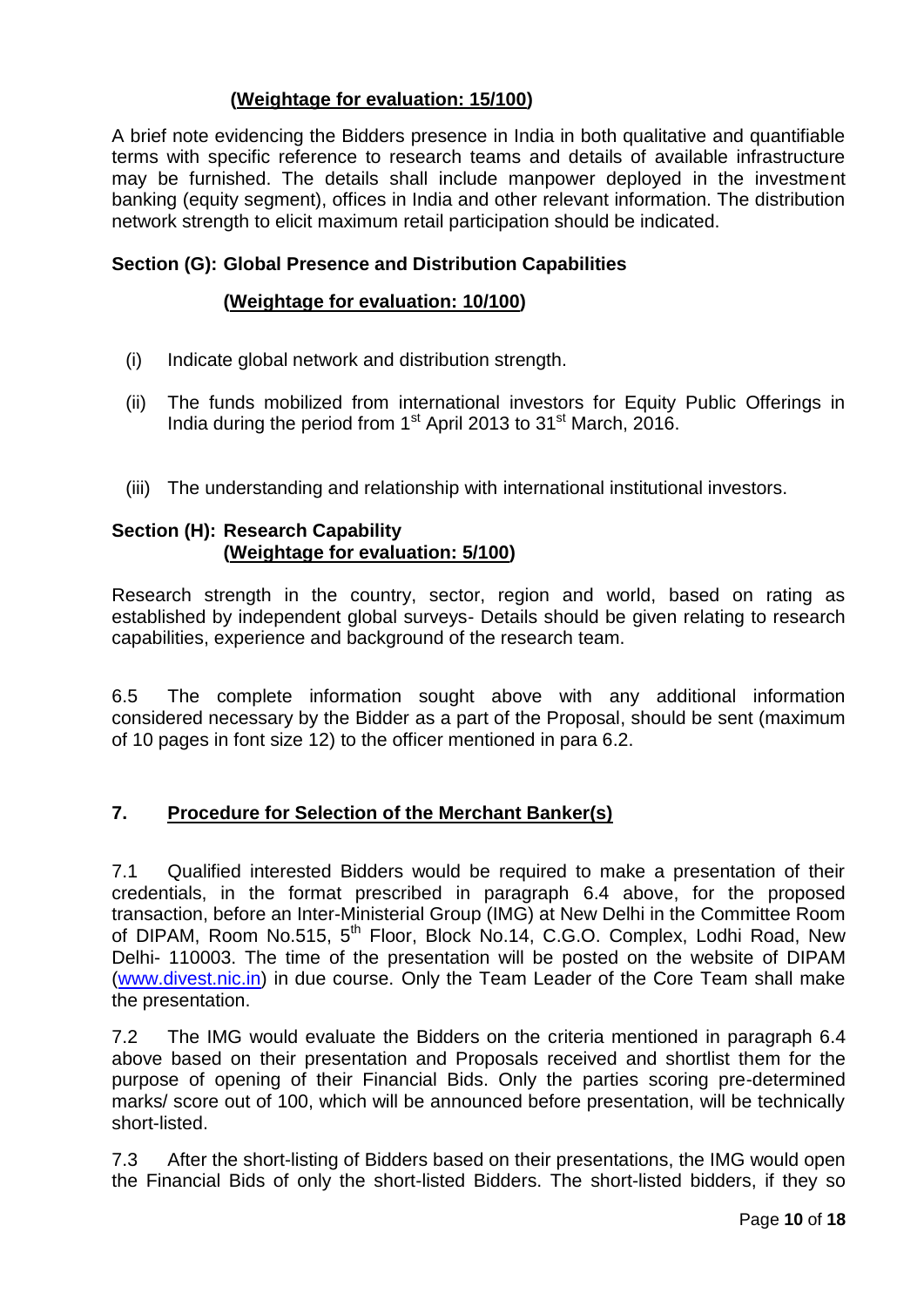desire, may remain present at the time of opening of the financial bids. The marks scored by the short-listed bidders will be announced before opening of the financial bids. The date and time of opening of the financial bids would be announced at the time of the presentations.

7.4 The marks scored by the short-listed bidders in the technical evaluation will then be given a weightage of 70. Similarly, the financial bids of the short listed bidders will be given a weightage of 30. The combined score of technical and financial bids will determine the H1, H2, H3 and so on.

7.5 The party scoring the highest points/ marks (H1) based on the above principles would be appointed for the transaction. The other technically qualified Merchant Bankers ranked as H2, H3 and so on in that order would be asked to accept the fees quoted by H1 and the parties who so accept the fees quoted by H1 will also be appointed till the required number of Merchant Bankers are filled up. Government may consider selecting lesser number of Bidders for appointment as Merchant Bankers.

7.6 The fee quoted by H1 would be shared equally by all the appointed Merchant Bankers. However, if any Merchant Banker selected on this basis has quoted a lower fee than that quoted by H1, such Merchant Banker will get a fee equal to the fee quoted by him divided by the number of Merchant Bankers appointed for the transaction. However, the expenses to be incurred by the appointed Merchant Bankers on items as mentioned in para 3.1 above would be shared equally by all the Merchant Bankers.

7.7 The selected Bidders will work as a team and be called Merchant Bankers.

## **8. Requirements for Financial Bids**

8.1 The Bidder is required to quote a fee in INR (in a sealed envelope) for the transaction. The fee quoted by the Bidder should be inclusive of all the applicable taxes, cess, duties, etc. **The fee quoted should be minimum Re. 1.00 (Rupee one) or in multiples of Re. 1.00 (Rupee one),** failing which the financial bid would be rejected. The different taxes should be indicated separately while raising the bills for payment of fee. All bills are to be raised in INR and will be payable in INR only after successful and satisfactory closure of the transaction.

8.2 The fee quoted should be unconditional and inclusive of the expenditure to be incurred on the work mentioned in paragraph 3.1 above.

8.3 The Bidders may quote a drop dead fee, if any, payable by the Government in case of calling off of the transaction by the Government after initiation of the process by the Bidder. The drop dead fee applicable at various stages of the transaction should be indicated. The lowest drop dead fee quoted by any of the finally selected Bidders would be treated as drop dead fee payable by the Government and be shared equally by all the Bidders. Drop dead fee will not be a criterion in determining the H1 Bidder.

8.4 The Bidders will be liable to pay taxes applicable as per law.

# **9. Termination of the assignment**

9.1 In case it is found during the course of the transaction or at any time before award of the assignment or after its execution and during the period of subsistence or after the period thereof, that one or more of the terms and conditions laid down in this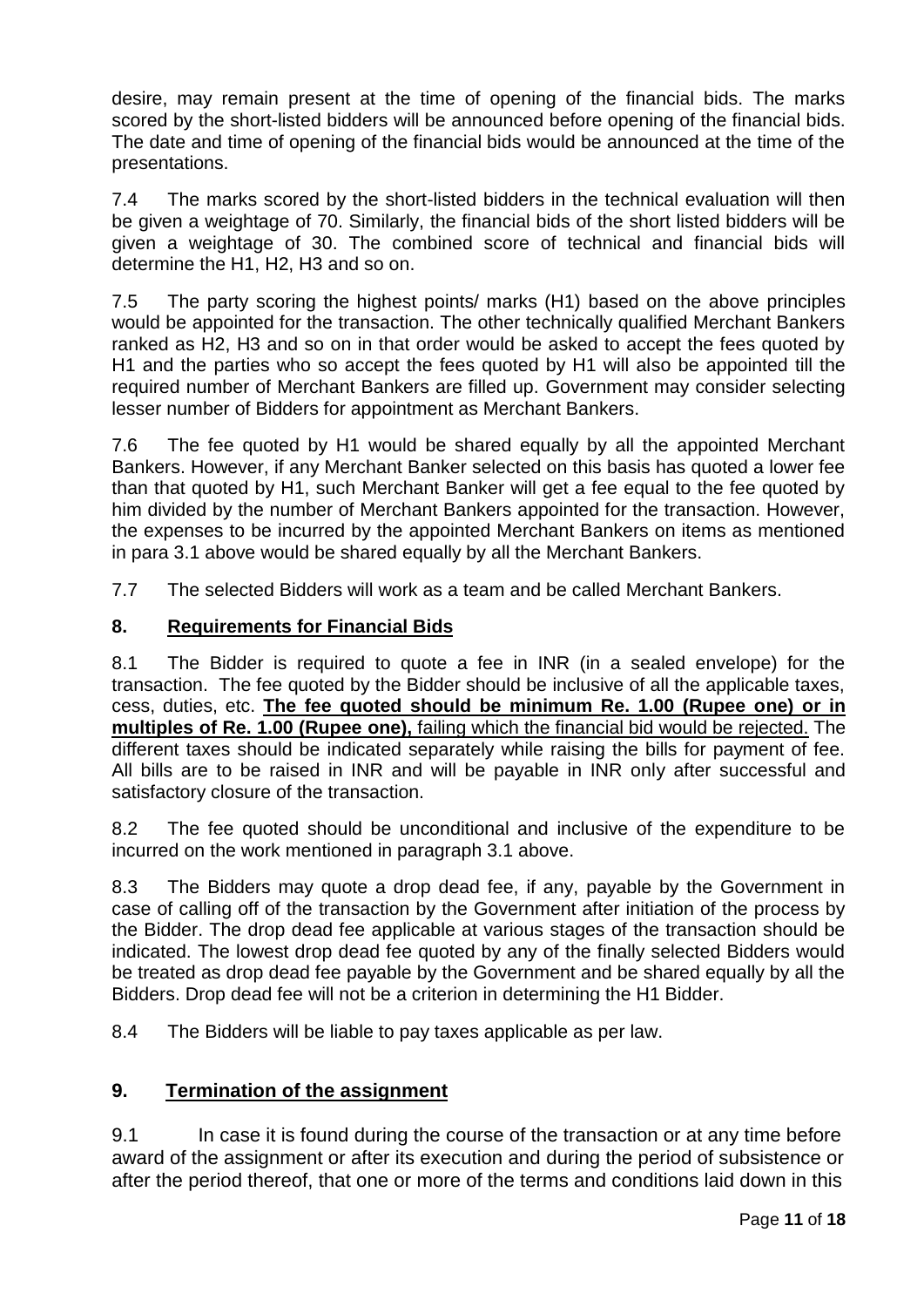Request for proposal has not been met by the Bidder, or the Bidder has made material misrepresentation or has given any materially incorrect or false information, the Bidder shall be disqualified forthwith if not yet appointed as the Merchant Banker/ Selling Broker. Also if the Selected Bidder has already been appointed as the Merchant Banker/ Selling Broker, as the case may be, the same shall, notwithstanding anything to the contrary contained in this RFP, be liable to be terminated, by a communication in writing by the DoD to the Selected Bidder without the DoD being liable in any manner whatsoever to the Selected Bidder. This action will be without prejudice to any other right or remedy that may be available to the DoD under the Bidding Documents, or otherwise. However, before terminating the assignment, a show cause notice stating why its appointment should not be terminated would be issued giving it an opportunity to explain its position.

9.2 Further, during the course of appointment of the selected bankers for the captioned OFS, at any point of time if DoD (in its discretion) thinks that the selected bankers are not performing up to the expectations of DoD, then DoD shall have the right to substitute the selected bankers with another Merchant Banker, as DoD may deem fit, without assigning any reasons.

**10**. For any further clarification, contact Shri Aseem K. Jha, Under Secretary, DIPAM, Ministry of Finance, Room No. 209, 2<sup>nd</sup> Floor, Block No.14, CGO Complex, New Delhi -110 003, Tel. 011-2436 8039, Fax 011-2436 6524, e-mail:- [aseemk.jha@nic.in](mailto:aseemk.jha@nic.in)

\*\*\*\*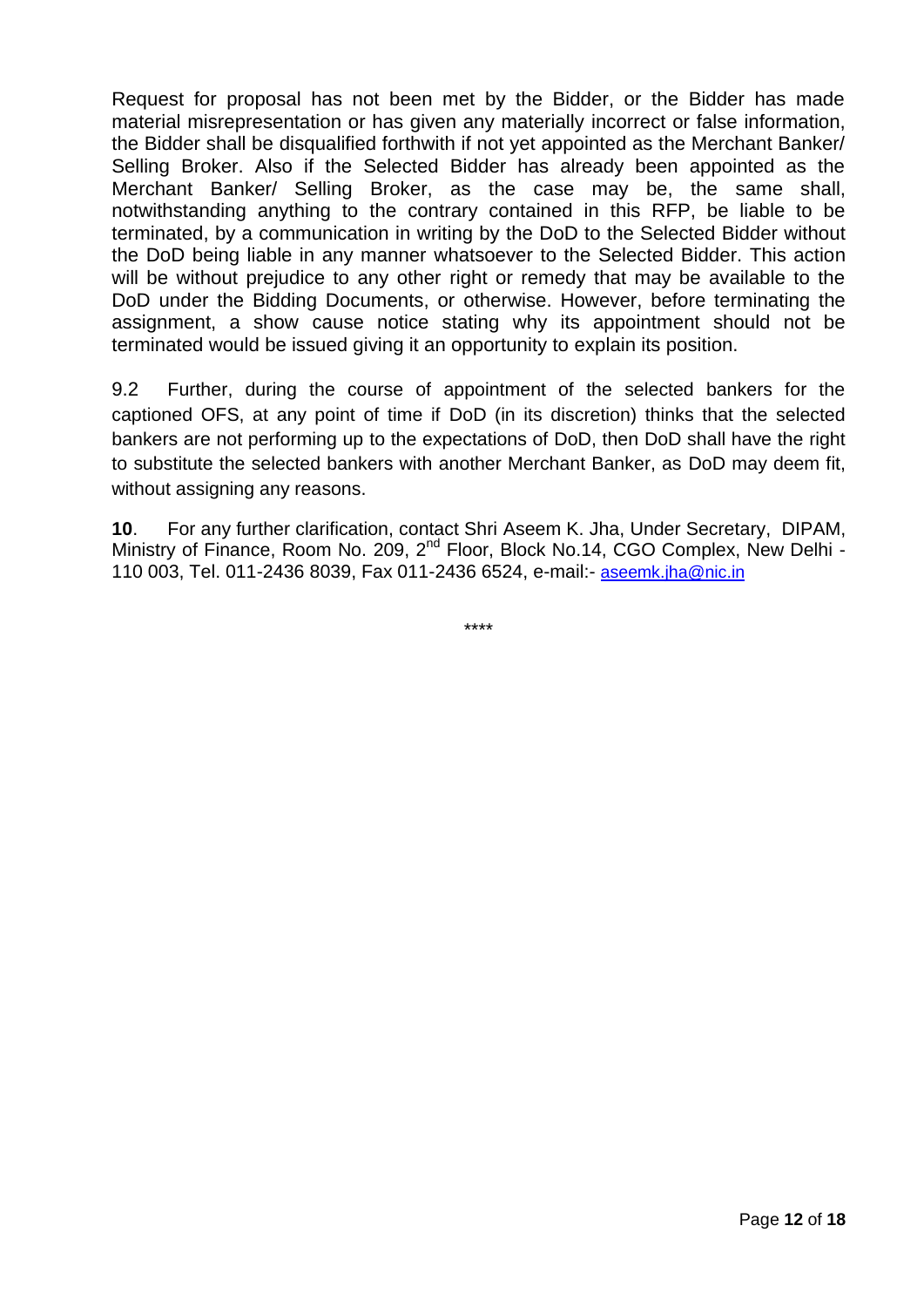No. 5/3/2011-Policy Government of India Ministry of Finance Department of Disinvestment

> Block 14, CGO Complex, Lodhi Road, New Delhi- 110003

> > Dated the 8<sup>th</sup> June, 2011

## **OFFICE MEMORANDUM**

### **Subject: Guidelines for qualification of Merchant Banker(s) for disinvestment process.**

In order to inspire public confidence in the selection of Merchant Banker(s) through competitive bidding, the Government had framed comprehensive and transparent guidelines defining the criteria for their selection. In addition to using a set of criteria like sector experience, knowledge, commitment etc., additional criteria for qualification/disqualification of the parties to act as Merchant Banker(s) to the Government for disinvestment transactions were prescribed by the Department of Disinvestment vide its O.M. No. 5/3/2011 – Policy dated 2.5.2011.

2. In supersession of the above-mentioned O.M. of this Department, the revised criteria for qualification/disqualification of the parties to act as Merchant Banker(s) for disinvestment transactions would be as under:

- (a) Any conviction by a Court of Law or indictment/adverse order by a regulatory authority for a grave offence against the Merchant Banker concern or its sister concern would constitute a disqualification. Grave offence would be defined to be of such a nature that it outrages the moral sense of the community. The decision in regard to the nature of offence would be taken on a case-to-case basis after considering the facts of the case and relevant legal principles by the Government. Similarly, the decision in regard to the relationship between the sister concerns would be taken based on relevant facts and after examining whether the two concerns are substantially controlled by the same person/persons.
- (b) In case such a disqualification takes place, after the entity has already been appointed as Merchant Banker, the party would be under an obligation to withdraw voluntarily from the disinvestment process, failing which the Government would have the liberty to terminate the appointment/contract.
- (c) Disqualification shall continue for a period that Government deems appropriate.
- (d) Any entity, which is disqualified from participating in the disinvestment process, would not be allowed to remain associated with it or get associated merely because it has preferred an appeal against the order based on which it has been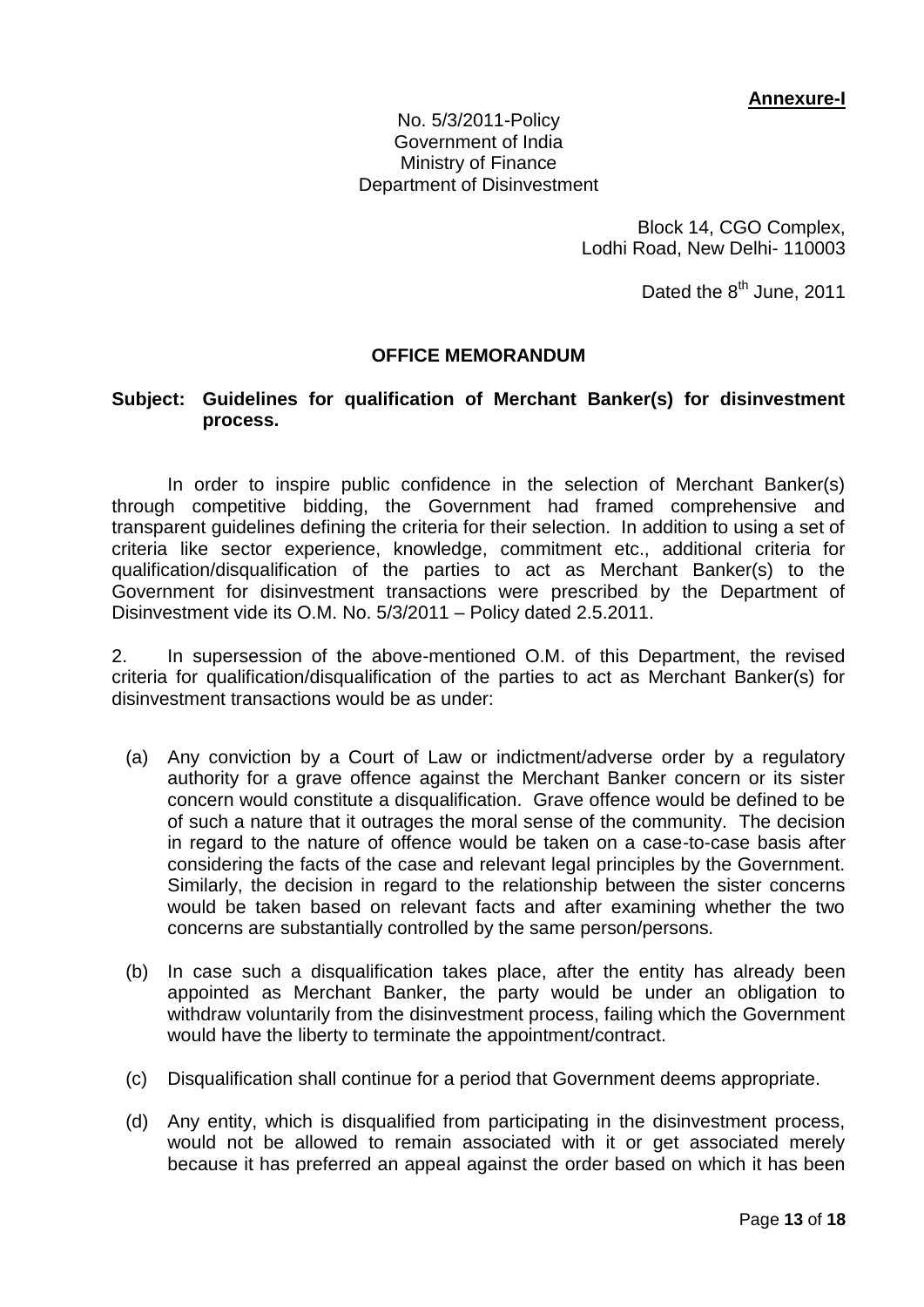disqualified. The mere pendency of appeal will have no effect on the disqualification.

- (e) The disqualification criteria would come into effect immediately and would apply to all the Merchant Bankers already appointed by the Government for various disinvestment transactions, which have not yet been completed.
- (f) Before disqualifying a concern, a Show Cause Notice why it should not be disqualified would be issued to it and it would be given an opportunity to explain its position.
- (g) Henceforth, these criteria will be prescribed in the advertisements seeking Expressions of Interest (EOI) from the interested parties to act as Merchant Banker. Further, the interested parties shall be required to provide with their EOI an undertaking to the effect that no investigation by a regulatory authority is pending against them. In case any investigation is pending against the concern or its sister concern or against the CEO or any of its Directors/Managers/Employees, full details of such investigation including the name of the investigating agency, the charge/offence for which the investigation has been launched, name and designation of persons against whom the investigation has been launched and other relevant information should be disclosed, to the satisfaction of the Government. For other criteria also, similar undertaking will be obtained along with EOI. They would also have to give an undertaking that if they are disqualified as per the prescribed criteria, at any time before the transaction is completed, they would be required to inform the Government of the same and voluntarily withdraw from the assignment.
- (h) The interested parties would also be required to submit a list of or disclose any mandated transactions which are in the same line of business as that of the company (being disinvested) in respect of any transaction of same nature as the transaction for which the Government and/or the Company (being disinvested) is proposing to select or have appointed the Merchant Bankers and confirm in writing that there exists no conflict of interest as on the date of submitting their proposal for appointment/ their appointment as Merchant Bankers in handling of the transaction and that, in future, if such a conflict of interest arises, the Merchant Banker would immediately intimate the Government/Company (being disinvested) of the same.

The Government/Company (being disinvested) shall at its sole discretion after providing due and reasonable opportunity decide whether such future conflict of interest shall materially adversely affect the interest of the Government and the Company (being disinvested) in relation to the transaction and shall be entitled to grant the consent to the Merchant Banker to continue as Merchant Banker or terminate the appointment of the Merchant Banker. For disinvestment purposes, conflict of interest is defined to include engaging in any activity or business by the Merchant Banker in association with any third Party, during the engagement, which would or may be reasonably expected to, directly or indirectly, materially adversely affect the interest of Government of India and/ or the Company (being disinvested) in relation to the transaction, and in respect of which the Merchant Banker has or may obtain any proprietary or confidential information during the engagement, that, if known to any other client of the Merchant Banker, could be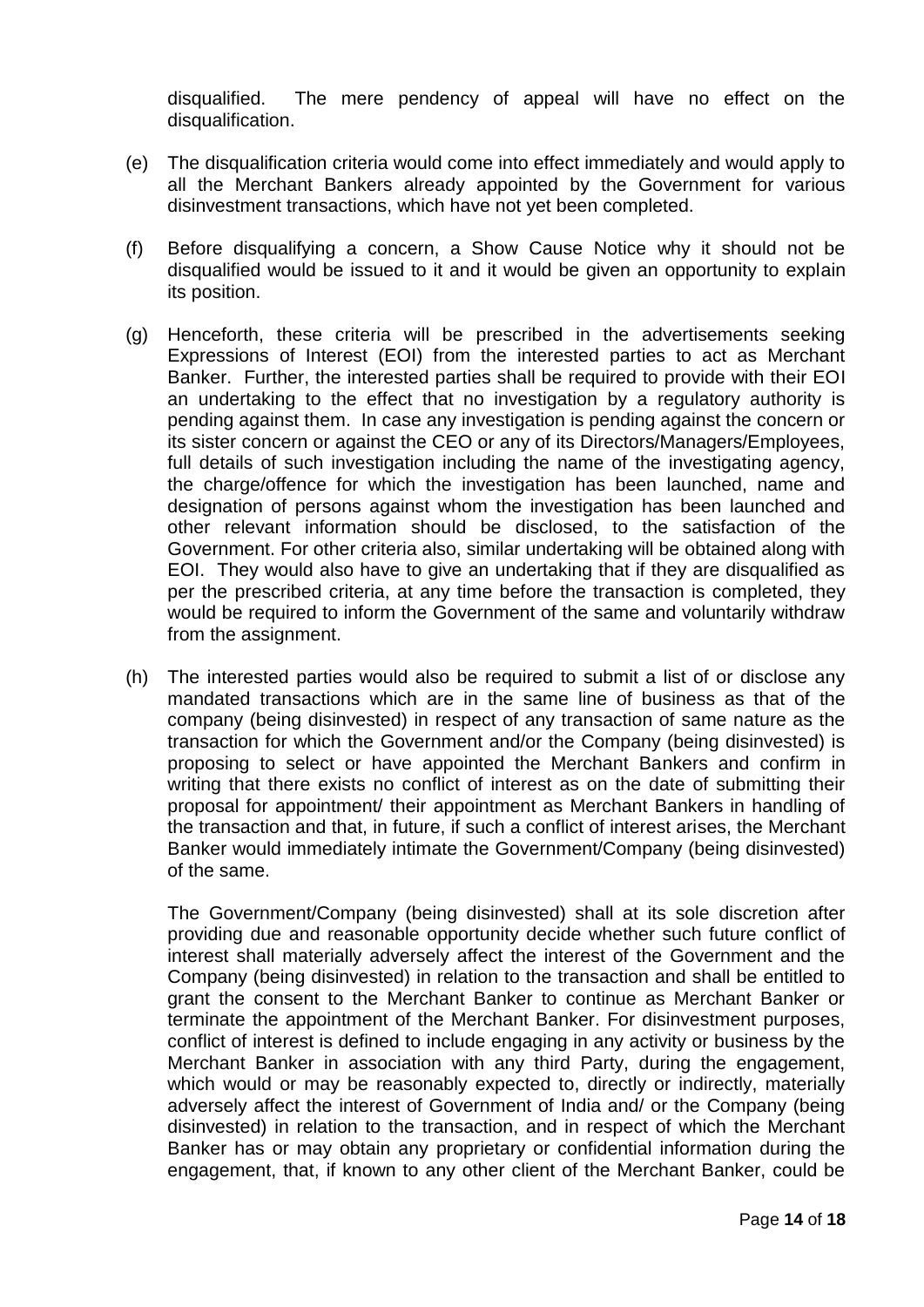used in any manner by such client to the material disadvantage of Government of India and/ or the Company (being disinvested) in the transaction.

- (i) The conflict of interest would be deemed to have arisen if any Merchant Banker in respect of the transaction is appointed by a third party for advising or acting on behalf of or associated with any other person or entity (including any company, partnership, proprietary concern or individual or an HUF or association of persons or body of individuals) which is engaged in the same line of business as that of the Company (being disinvested), in respect of any transaction of same nature as the transaction for which the Government and/or the Company (being disinvested) is proposing to select or have appointed the Merchant Banker. Further, the decision of the Government/Company (being divested) as to whether such other person or entity is engaged in the same line of business as that of the Company being disinvested, shall be final and binding on the Merchant Banker.
- (j) The conflict of interest would also be deemed to have arisen if any Merchant Banker firm/ concern has any professional or commercial relationship with any bidding firm/ concern for the same disinvestment transaction during the pendency of such transaction. In this context, both Merchant Banker firm and bidding firm would mean the distinct and separate legal entities and would not include their sister concern, group concern or affiliates etc. The professional or commercial relationship is defined to include acting on behalf of the bidder or undertaking any assignment for the bidder of any nature, whether or not directly related to disinvestment transaction. (This clause is applicable in strategic sale only).
- (k) The interested parties would also be required to give information and disclose that as on the date of submitting their proposal for appointment/ their appointment as Merchant Bankers in respect of the transaction, they are advising or acting on behalf of or associated with any other person or entity (including any company, partnership, proprietary concern or individual or an HUF or association of persons or body of individuals) which is engaged in the same line of business as that of the Company (being disinvested), in respect of any transaction of same nature as the transaction for which the Government and/or the Company (being disinvested) is proposing to select or have appointed the Merchant Banker.

- In the event the Merchant Banker fails to disclose that it is advising or acting on behalf of or associated with any other person or entity which is engaged in the same line of business as that of the Company (being disinvested), in respect of any transaction of same nature as the transaction for which the Government and/ or the Company (being disinvested) is proposing to select or have appointed the Merchant Banker, at the time of giving the afore-mentioned undertaking, the Government/Company (being disinvested) shall be entitled to terminate their appointment. Before terminating the appointment, a show cause notice stating why its appointment should not be terminated would be issued giving it an opportunity to explain its position.

(l) For a period commencing from the date of appointment of the Merchant Banker till the completion of the transaction, the Merchant Banker shall keep the Company/ Government informed of any mandate/contract entered into to advise or act on behalf of or associate itself with, any other person or entity (including any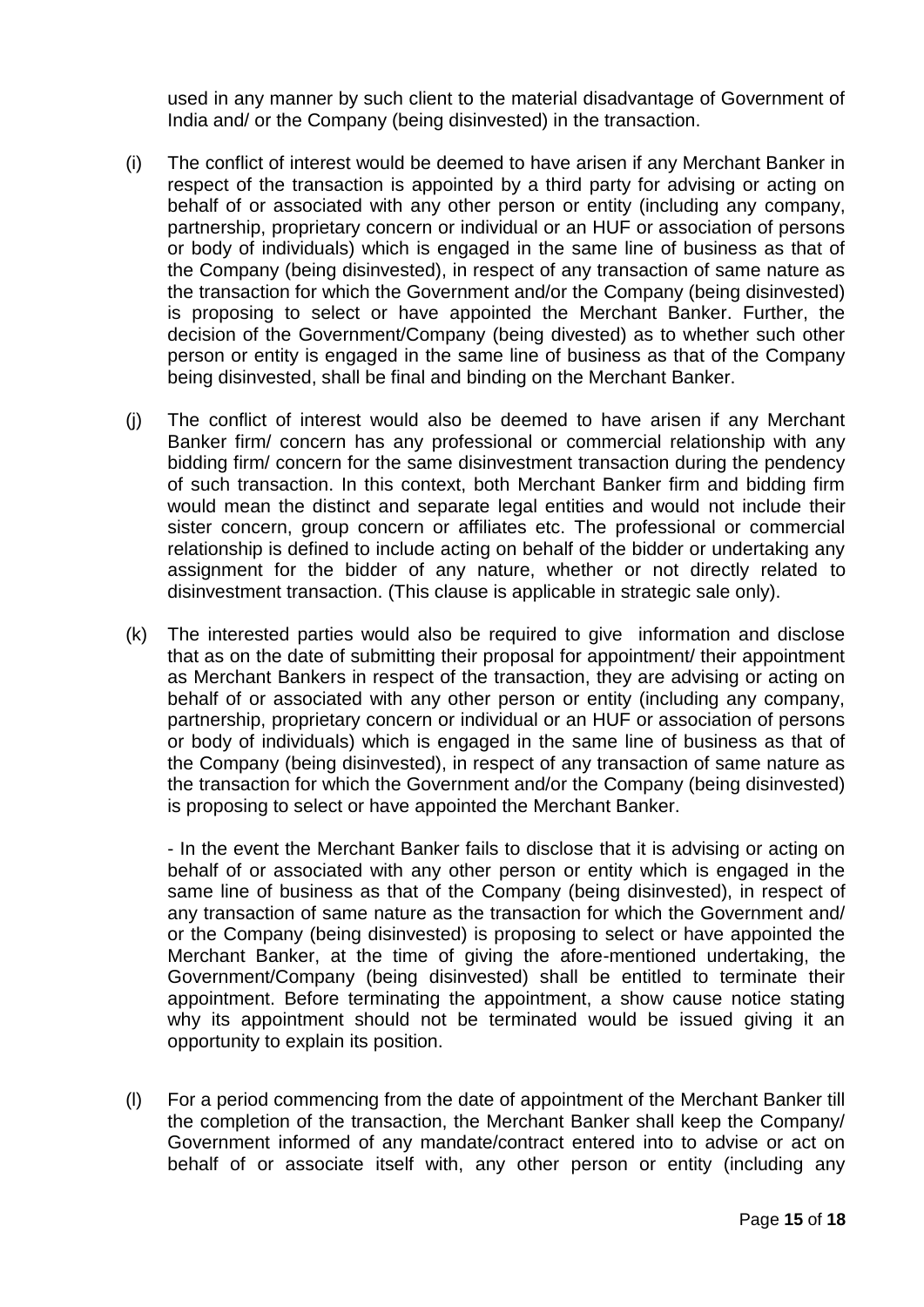company, partnership, proprietary concern or individual or an HUF or association of persons or body of individuals) which is engaged in the same line of business as that of the Company being disinvested, in respect of any transaction of same nature as the transaction in respect of which the Merchant Banker has been appointed as the Merchant Banker. Provided that, if six months or more have elapsed from the date of appointment as Merchant Banker to the government disinvestment transaction, the Merchant Banker would normally be permitted by the Government/Company (being disinvested), save for exigent circumstances. The decision of the Government/Company (being disinvested) in this regard shall be final and binding on the Merchant Banker. Further, the decision of the Government/Company (being divested) as to whether such other person or entity is engaged in the same line of business as that of the Company being disinvested, shall be final and binding on the Merchant Banker.

- (m) For the purpose of clauses (k) and (l) above, the 'nature' of transaction may include, but not be limited to, a capital market transaction which in turn could include, but not be limited to, a domestic offering of shares or any other security, whether by way of initial public offer or further public offer or qualified institutions placement or issue of IDRs or by any other manner, as well as the international offering of securities, whether by way of issue of ADRs, GDRs or FCCBs or by any other manner.
- (n) In the event the Merchant Banker fails to obtain the prior written consent of the Government/Company (being disinvested) as aforesaid, the Government/ Company (being disinvested) shall be entitled to terminate the appointment of the Merchant Banker. Before terminating the appointment, a show cause notice stating why its appointment should not be terminated would be issued to the Merchant Banker giving it an opportunity to explain its position.

Sd/- (V.P. Gupta) Deputy Secretary to the Government of India Tel: 2436 8036

To,

All Ministries/ Departments of the Government of India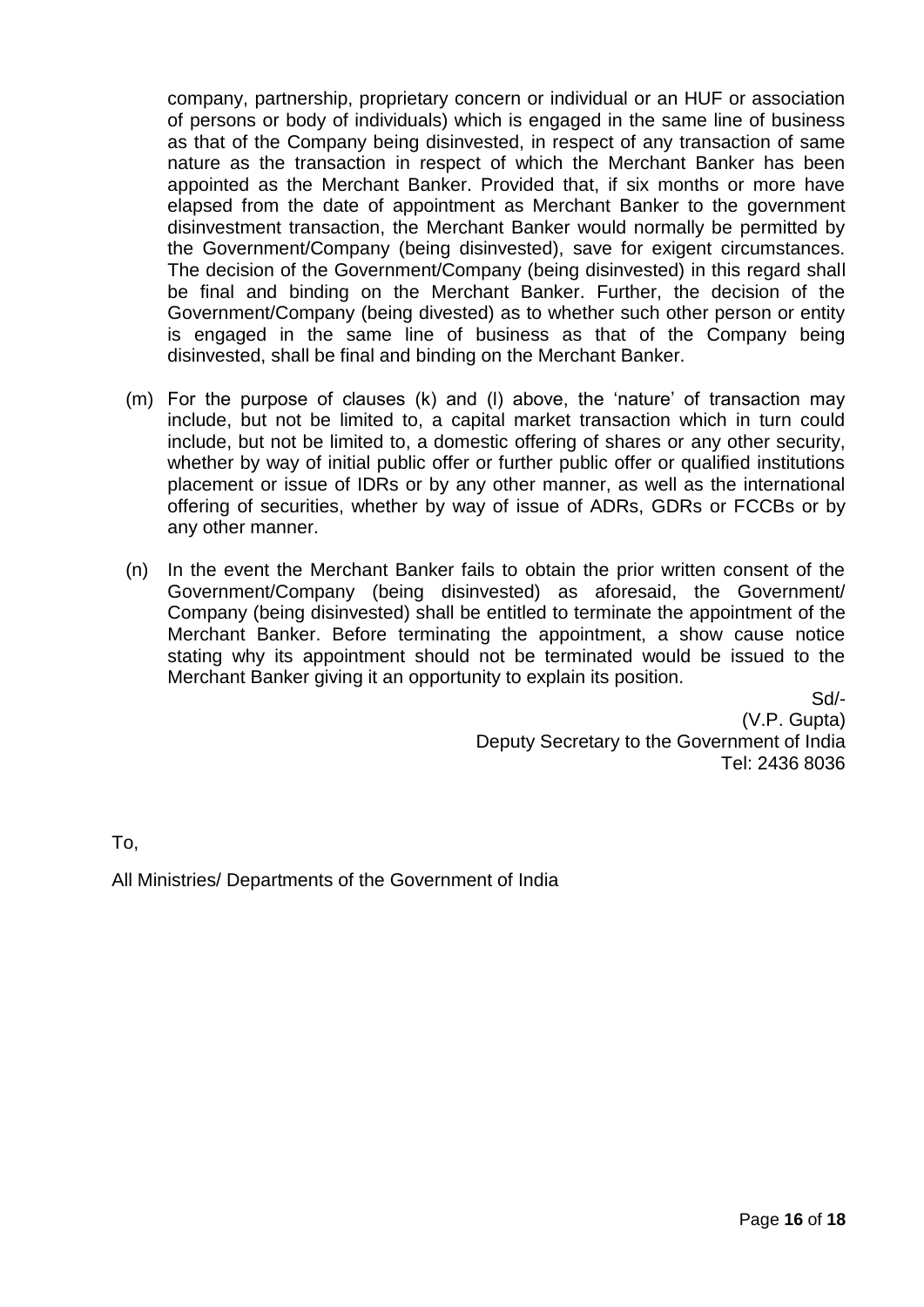# **FORMAT OF UNCONDITIONAL BID ON THE LETTERHEAD OF THE BIDDER**

This is to certify that the fee quoted by us for engagement as Merchant Banker for disinvestment in [name of the company] through "OFS" is in accordance with the terms and conditions laid down in the Request for Proposals displayed on the website of the Department of Investment and Public Asset Management and is unconditional.

Seal with signatures of authorized signatory of the Merchant Banker